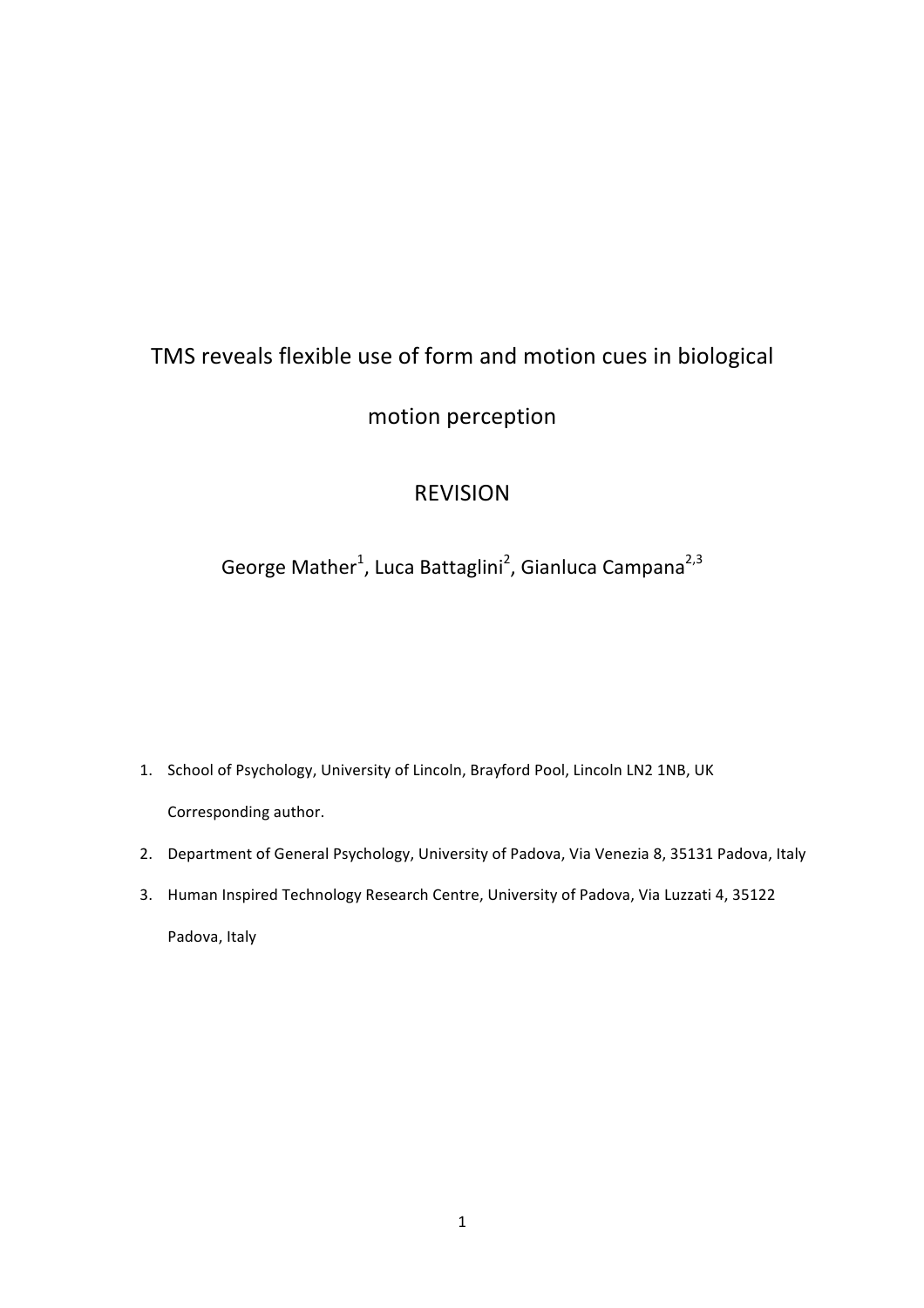#### **Abstract**

The perception of human movement is a key component of daily social interactions. Although extrastriate area MT+/V5 is closely associated with motion processing, its role in the processing of sparse 'biological motion' displays is still unclear. We developed two closed matched psychophysical tasks to assess simple coherent motion perception and biological motion perception, and measured changes in performance caused by application of TMS over MT+/V5. Performance of the simple motion discrimination task was significantly depressed by TMS stimulation, and highly correlated within observers in TMS conditions, but there was no significant decrement in performance of the biological motion task, despite low intra-observer correlations across TMS conditions. We conclude that extrastriate area MT+/V5 is an obligatory waypoint in the neural processing of simple coherent motion, but is not obligatory for the processing of biological motion. Results are consistent with a dual neural processing route for biological motion processing.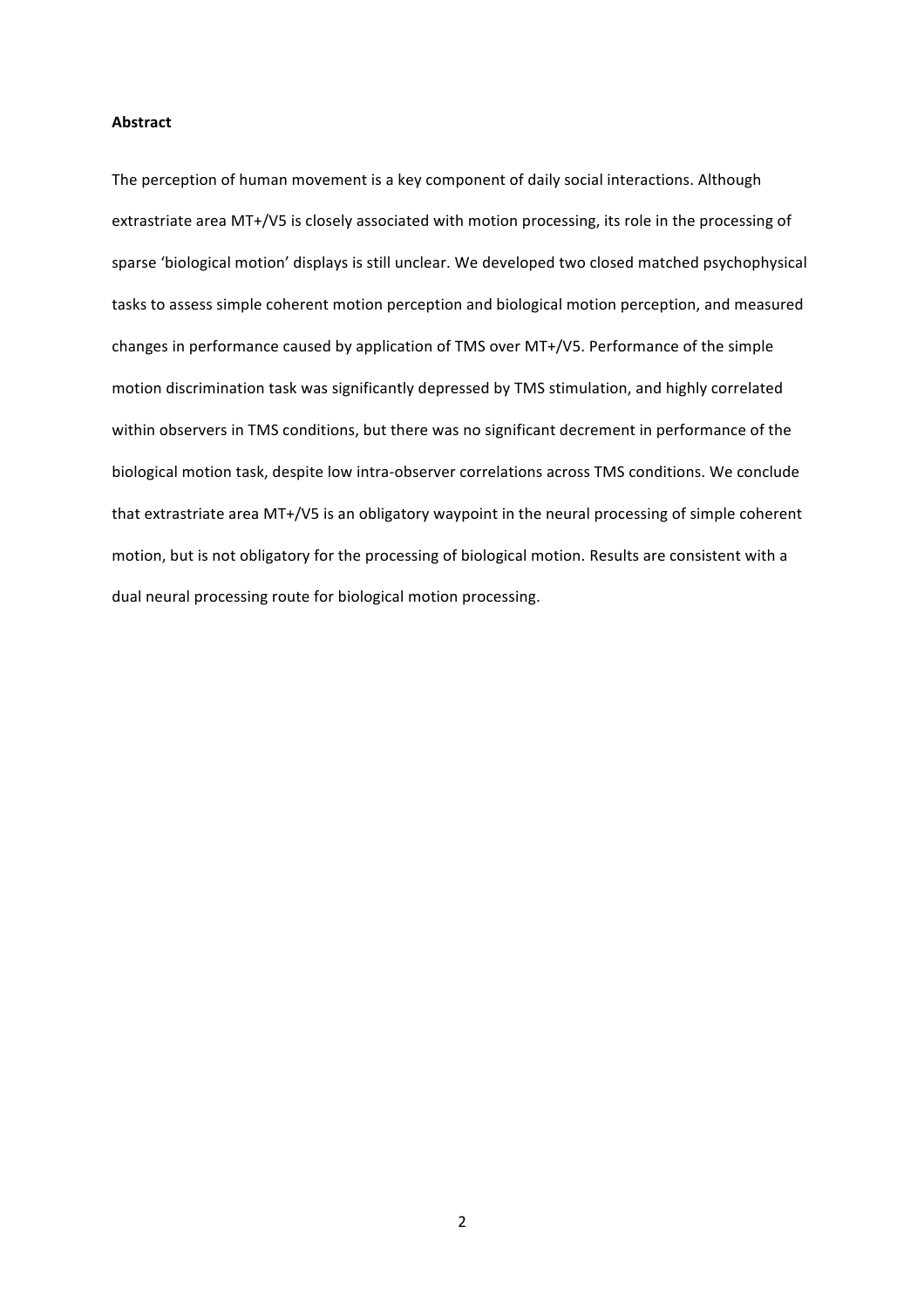#### **Introduction**

Our ability to perceive the movements of other people's bodies is a key component of daily social interactions. We are so adept at recognising human body movements that highly impoverished point-light (biological motion) displays are sufficient to support the construction of sophisticated perceptual representations such as identity, intention and mood (review in Johnson and Shiffrar, 2013). Thus biological motion displays are widely used in studies of social movement perception.

Early psychophysical research demonstrated that motion-processing neurons in the visual cortex are involved in the processing of biological motion displays (coding speed and direction of dots; Mather et al., 1992). However other results indicate that form-processing systems are involved in biological motion processing (coding figure pose; Beintema and Lappe, 2002). In the neuroscience literature human cortical area MT+/V5 is known to be a crucial stage of the cortical motion processing pathway (Campana et al., 2002; Stevens et al., 2009), but its importance for biological motion processing is still in considerable doubt. Early neuroimaging studies by Grossman et al. (2000) and Grèzes et al. (2001) found that MT+/V5 was activated by biological motion displays. However, more recent research has shown a conflicting pattern of results. Patients with focal damage to MT+/V5 do not show deficits in biological motion perception (Gilaie-Dotan, 2015), and TMS applied over MT+/V5 does not affect the discrimination of upright versus inverted figures (Grossman et al., 2005), nor their motion direction (Vangeneugden et al., 2014).

One interpretation of this complex pattern of results is that there is a dual neural processing route for biological motion, one route involving motion processing via MT+/V5 en route to STS and the other by-passing MT+/V5 via the form-processing route which also projects to STS (Morel and Bullier, 1990). However issues with previous studies leave the issue open so the role of motion systems in the processing of biological motion is still unclear (Mather et al., 1992; Thornton et al., 1998; Troje and Westhoff, 2006; Beintema and Lappe, 2002; Beintema et al., 2006). In particular, although Grossman et al. (2005) found no effect of TMS over MT+/V5 on biological motion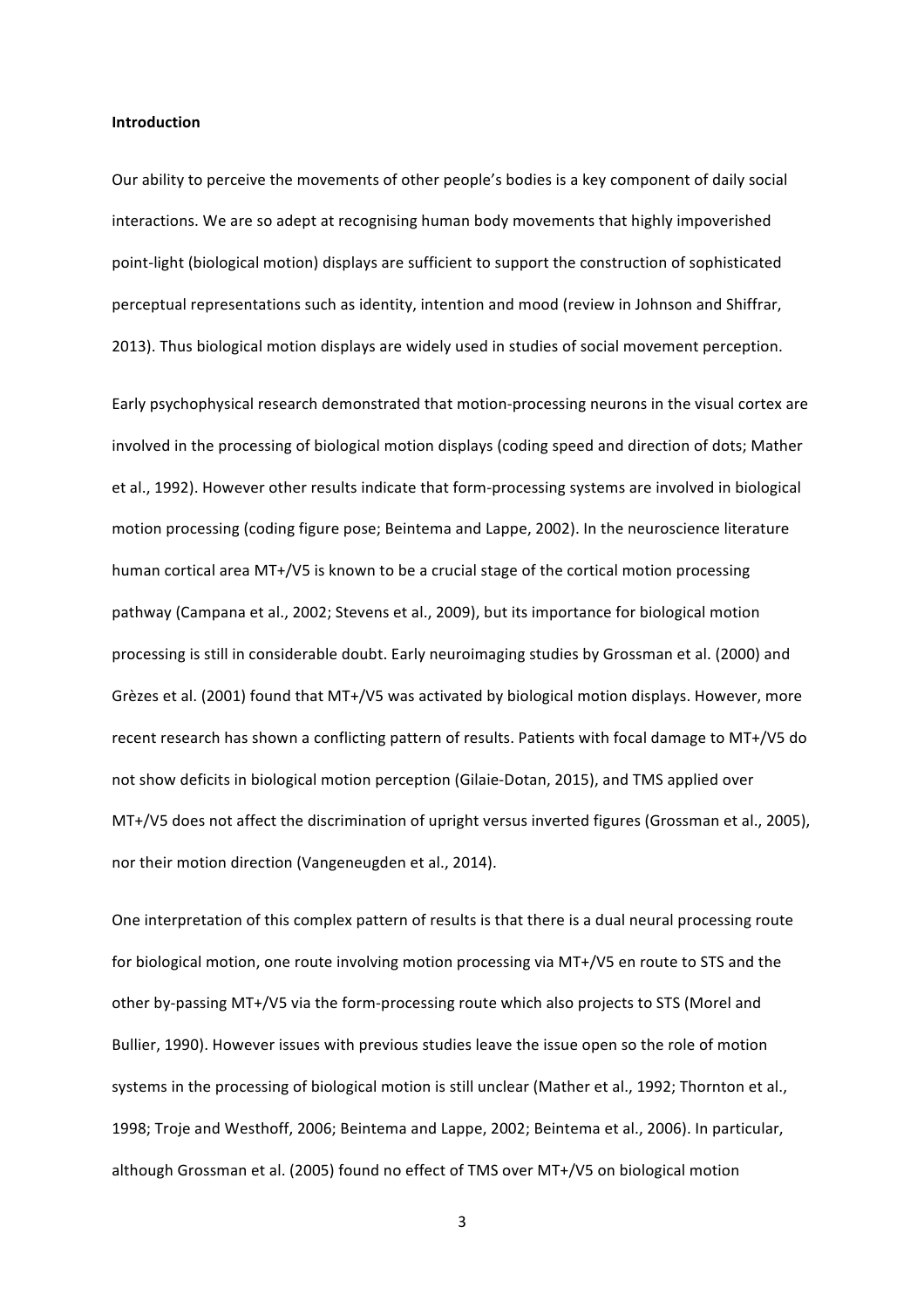processing they only tested left MT+/V5 using off-line stimulation, which is less effective than on-line stimulation (van Kemenade et al., 2012). Moreover Grossman et al. (2005) used only biological motion displays, so it was uncertain whether their stimulation was more effective in disrupting other aspects of motion processing. We therefore designed a TMS experiment to test the role of MT+/V5 in biological motion, in which stimulation was applied while participants performed two very closely matched tasks. Furthermore we tested both hemispheres using online stimulation.

The control motion task (*Drift*) involved discriminating the direction of 13 coherently moving but randomly located signal dots (leftward versus rightward) embedded in a background of randomly moving noise dots. The biological motion task (*Walker*) involved discriminating the facing direction of a point-light treadmill walker also composed of 13 signal dots and embedded in a background of randomly moving noise dots. Stimuli in the two tasks were matched in terms of size, luminance, duration and average velocity. We first established a baseline level of performance in each task by determining the number of noise dots required to attain a specified level of performance, and then measured changes in performance due to TMS stimulation during the task.

### **Methods**

#### 2.1. Subjects

Twelve participants who were unaware of the purpose of the study participated in the experiments. Two of these participants were discarded by initial screening because they exhibited no discernible neural effects of TMS due to over-reaction to TMS side effects (tingling sensations, twitches, noise). All participants had normal or corrected-to-normal visual acuity. All participants were screened with an interview for any condition that could increase the risks associated to the use of rTMS (Rossi et al., 2009). All participants understood the information given about TMS and gave written informed consent according to the Declaration of Helsinki. The study was approved by the Local Ethics Committee at University of Padova, where the data was collected.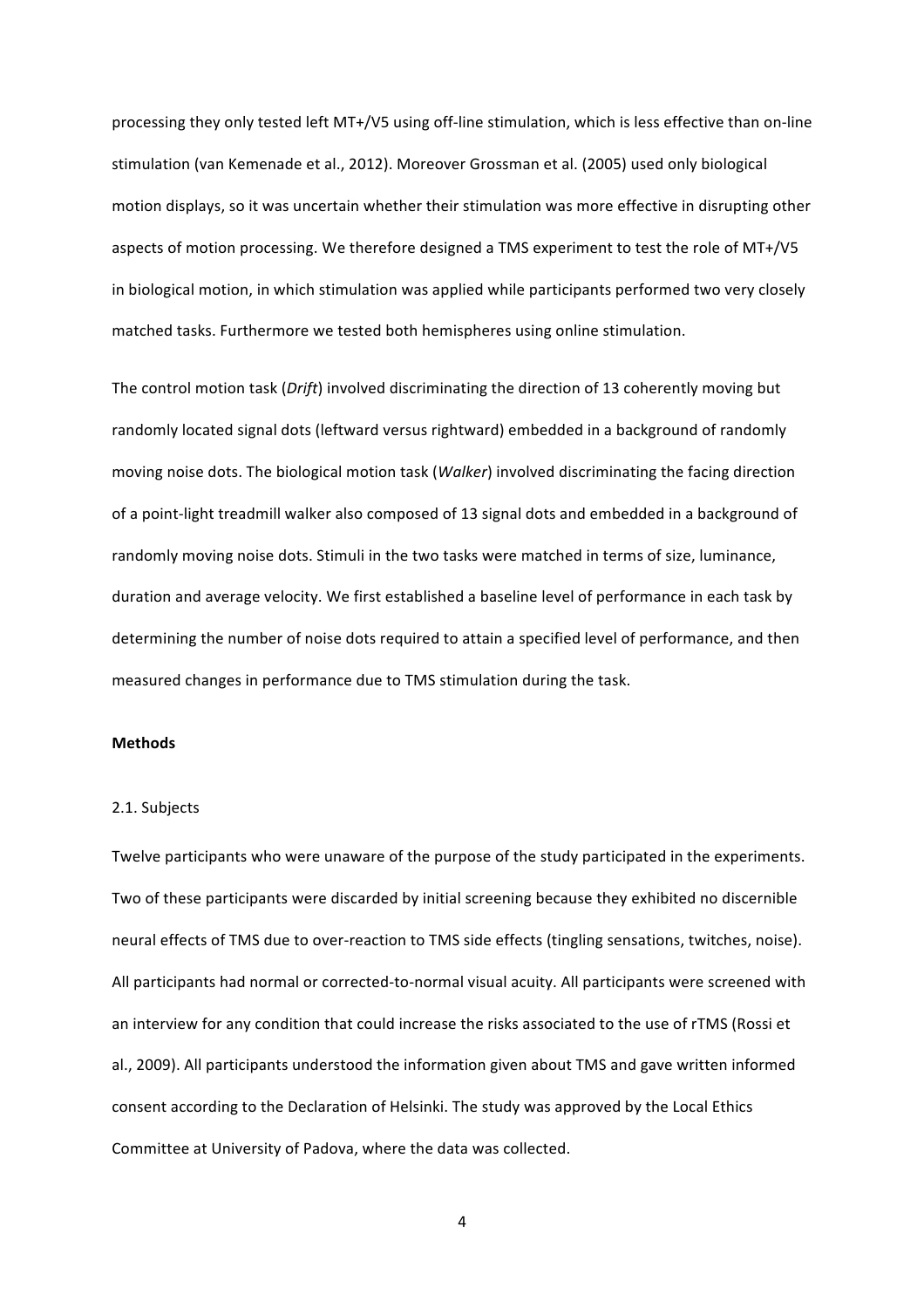#### 2.2. Apparatus

Stimuli were generated using Matlab and Psychtoolbox (Brainard, 1997; Pelli, 1997) and displayed on a 19-inch ViewSonic G90fB monitor at a refresh rate of 75Hz. The screen resolution was 1280×1024 pixels. Each pixel subtended ~1.7′ (0.028 deg). The background luminance was 35.7 cd/m<sup>2</sup>, while luminance of dot stimuli was 89.7 cd/m<sup>2</sup>, as measured using a Minolta LS-100 photometer. TMS was delivered via a Magstim Super-Rapid stimulator and a 70mm figure-of-eight coil. Participants sat in a dark room and were immobilized with a chin rest placed at 57cm from the screen. Viewing was binocular. They were instructed to fixate the centre of the screen and were given training to familiarize them with the stimuli and task.

#### 2.3. Stimuli

*Walker* stimuli: Observers viewed a simulation of biological motion on a computer screen, developed using the algorithm described in Cutting (1978). The shifting pattern of dots generated by a step cycle of a walking figure (Walker) was sampled to create forty static views. A subset of fifteen consecutive views was presented for 26.66 ms each (400 ms in total). When this series of static frames was presented in rapid succession, observers reported a compelling impression a walking figure, as expected. Thirteen points were plotted in each frame to define the figure (signal); one for the head, two each (left and right) for the shoulders, elbows, wrists, hips, knees, and ankles. Dot size was 5 pixels ( $\degree$ 0.14 deg). They simulated the pattern generated by a sideways view of a person walking on a treadmill. In other words, the dot displacements contained no translatory component, only elliptical and oscillatory components. In half of the presentations (randomly selected) the figure faced to the right, and in the other half the figure faced to the left. The walker's torso was  $\sim$ 2.3 deg and the entire figure was  $\sim$ 6.5 deg. The walking figure was embedded in a circular aperture (11.5 deg) of scrambled noise dots generated from the same motions as the walker but with each dot displaced to a new randomly selected starting location in the stimulus aperture. Previous research has shown that discrimination of walker direction becomes more difficult as the number of noise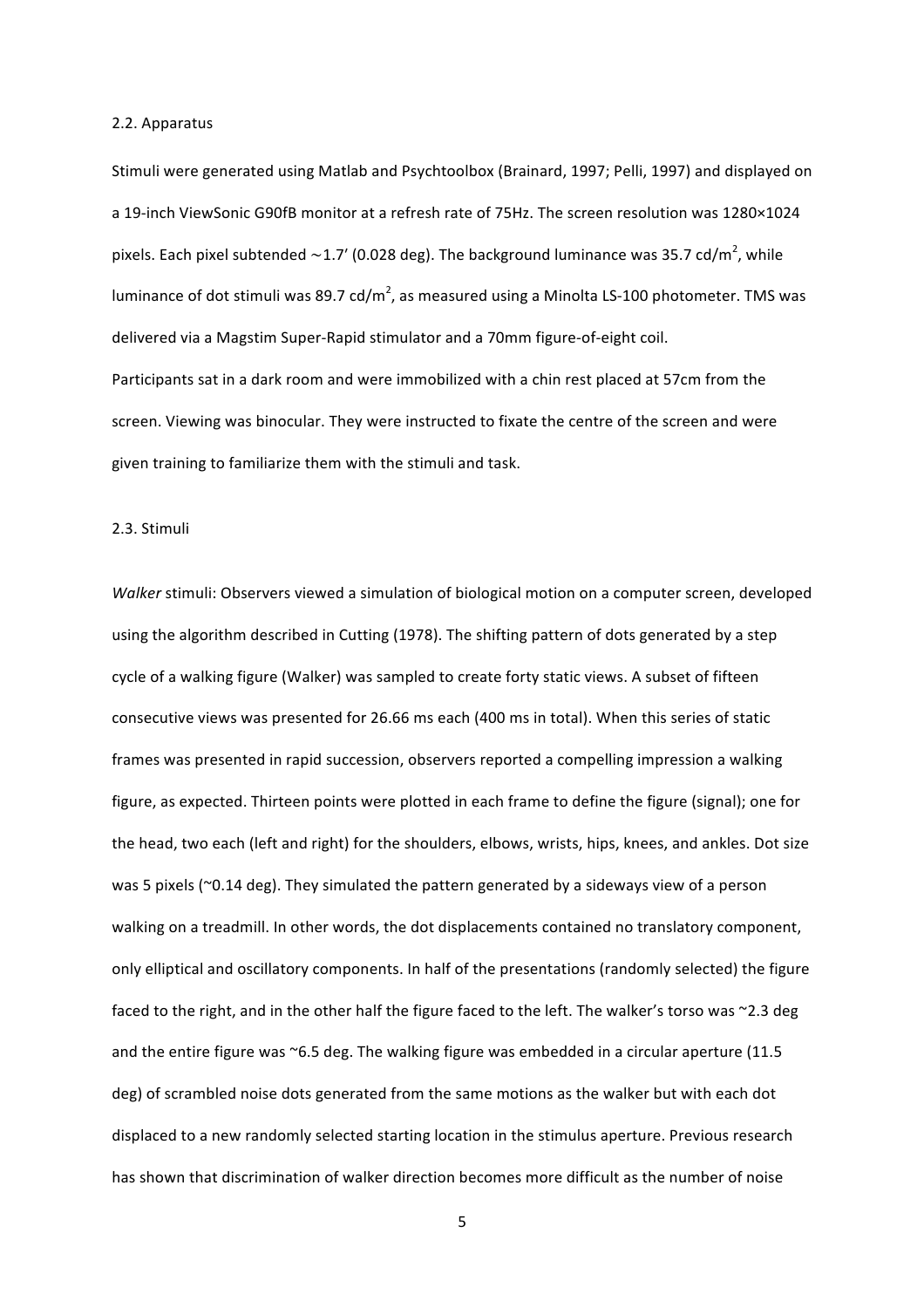dots increases. However some walker dots (such as those located at the wrists and ankles) undergo much greater motion than others (such as those on the shoulders and hips), introducing marked variability in the effectiveness of individually added noise dots. In order to avoid this problem, we added noise dots in sets of thirteen corresponding to all the dots defining a walker. The facing direction of each set of noise dots was randomly set either to the left or the right. The number of sets of scrambled noise dots to present was determined separately for each participant before the main experiment (see baseline sessions).

In order to avoid observers performing the task by identifying consistent locations within the aperture at which specific walker dots were expected to occur, from trial to trial the screen x and y coordinates of the walker figure were randomly jittered by  $+/- 1.2$  deg.

*Drift* stimuli: The observer viewed a cloud of dots presented within a circular aperture (11.5 deg) for a duration of 400 ms (15 frames). In order to ensure a close match with the Walker stimuli, 13 dots in random locations moved coherently leftwards or rightwards at the same velocity matched to the average velocity as the Walker dots, to define the signal. Noise dots were added in sets of 13 dots, randomly distributed in the stimulus aperture and each moving in a randomly selected direction (see Pilly and Seitz, 2009) at the same speed as the signal dots. Any dots which moved outside the border of the stimulus aperture re-appeared at the opposite side. Dot size was  $\sim$ 0.14 deg and as for the *Walker* stimuli the number of sets of noise dots to present was determined individually for each participant (see baseline sessions).

#### 2.4. Procedure

#### **Baseline** sessions:

Separately for each stimulus type, participants performed a first block of 30 trials of direction discrimination (left vs. right) with a signal to noise ratio of 1:3 (for every signal dot there were three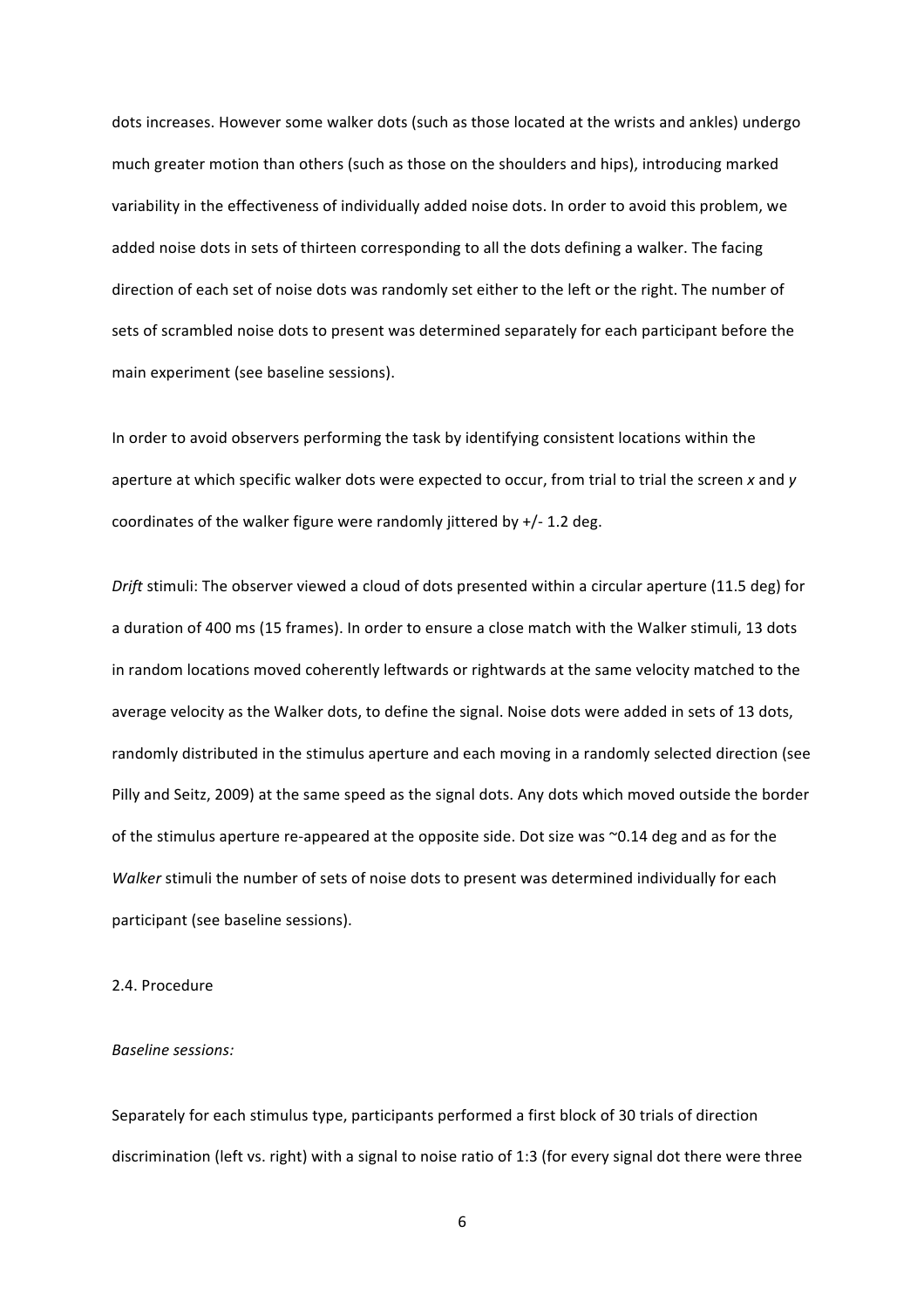noise dots). Depending on their performance, the number of noise dots was decreased or increased in subsequent blocks until each participant reached a response accuracy of between 67% and 83% correct in two consecutive blocks with the same levels of noise. For one participant, who had a very rapid transition between accuracy below 67% and above 83% when increasing or decreasing the noise level by one unit, we used a noise level producing 90% of correct responses. This level of noise (one noise level for each stimulus type, *Walker* and *Drift*) was then used as the baseline in the TMS part of this study. Participants responded with a button press (non-speeded response). An ISI of 500 ms followed each button press. The order of presentation of the tasks was counterbalanced across participants. 

#### *Transcranial magnetic stimulation (TMS) sessions:*

Tasks were the same as those described in the behavioural sessions of the study. For each stimulus type, participants performed a direction discrimination task while rTMS was administered over either Cz, left MT+/V5 or right MT+/V5 in different blocks. Each block comprised 30 trials. In these blocks, the ISI was 3 seconds in order to minimize any potential risk due to temporal summation of neural excitation (Rossi et al., 2009). Figure 1 illustrates the timeline of the Baseline and TMS sessions. The order presentation of the tasks and the area stimulated was counterbalanced across participants.



**Figure 1.** Timeline of a single trial in the Baseline and TMS sessions. Stimulus duration was 400 ms, with TMS pulses delivered at 100 ms intervals during presentation in the stimulus.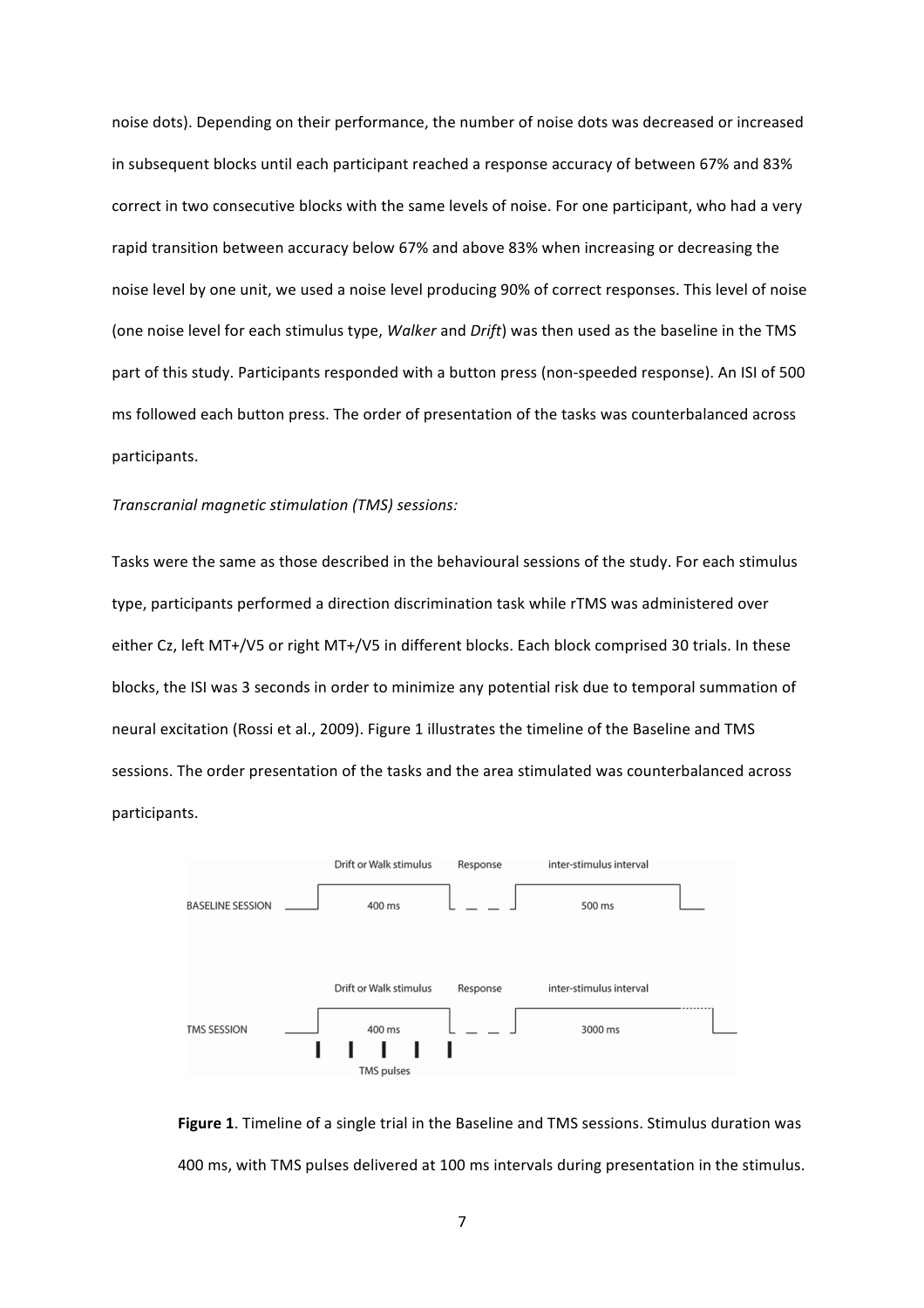For phosphenes detection, the stimulation intensity was set at a value for which each subject perceived clear phosphenes with the eyes closed (65-80% of the maximum stimulator output -MSO). For the experiment the intensity was then set at 65% of MSO. A total of five pulses were delivered over a period of 500ms (10Hz). In particular, TMS pulses were delivered at the onset of the stimulus. For stimulation over MT+/V5 the coil was held tangential to the skull with the handle pointing upwards. Localization of stimulation sites aimed at targeting areas MT+/V5 was determined as follows (see Campana et al., 2002). Two stimulation sites were first roughly localized in all subjects by using predetermined coordinates: 3cm dorsal to inion and 5cm leftward or rightwards from there. For all subjects TMS pulses were delivered at these sites and then at sites from 0.5 to 1.0cm away until the subjects reported the most vivid phosphenes in the contralateral hemifield and approximately at the centre of the visual filed along the vertical axis. Subjects were asked about size and position of the perceived phosphenes and whether they were moving or stationary. All participants perceived larger phosphenes (often referred as "elongated") when stimulated over the left or right MT+/V5 sites. Eight out of ten participants perceived moving phosphenes. At the TMS intensity we used it is common that not all subjects report moving phosphenes with stimulation of MT+/V5 (e.g., Campana et al., 2011; Silvanto & Cattaneo, 2010). In any case, for all subjects the characteristics of the phosphenes (Silvanto et al., 2007), together with the distance of the stimulated position from the inion strongly suggest that the sites correspond to area MT+/V5. Indeed, this technique provides a localization consistent with fMRI localisers (Thompson et al., 2009). None of the participants reported seeing phosphenes during the experiment, when the stimulator output was reduced to 65%.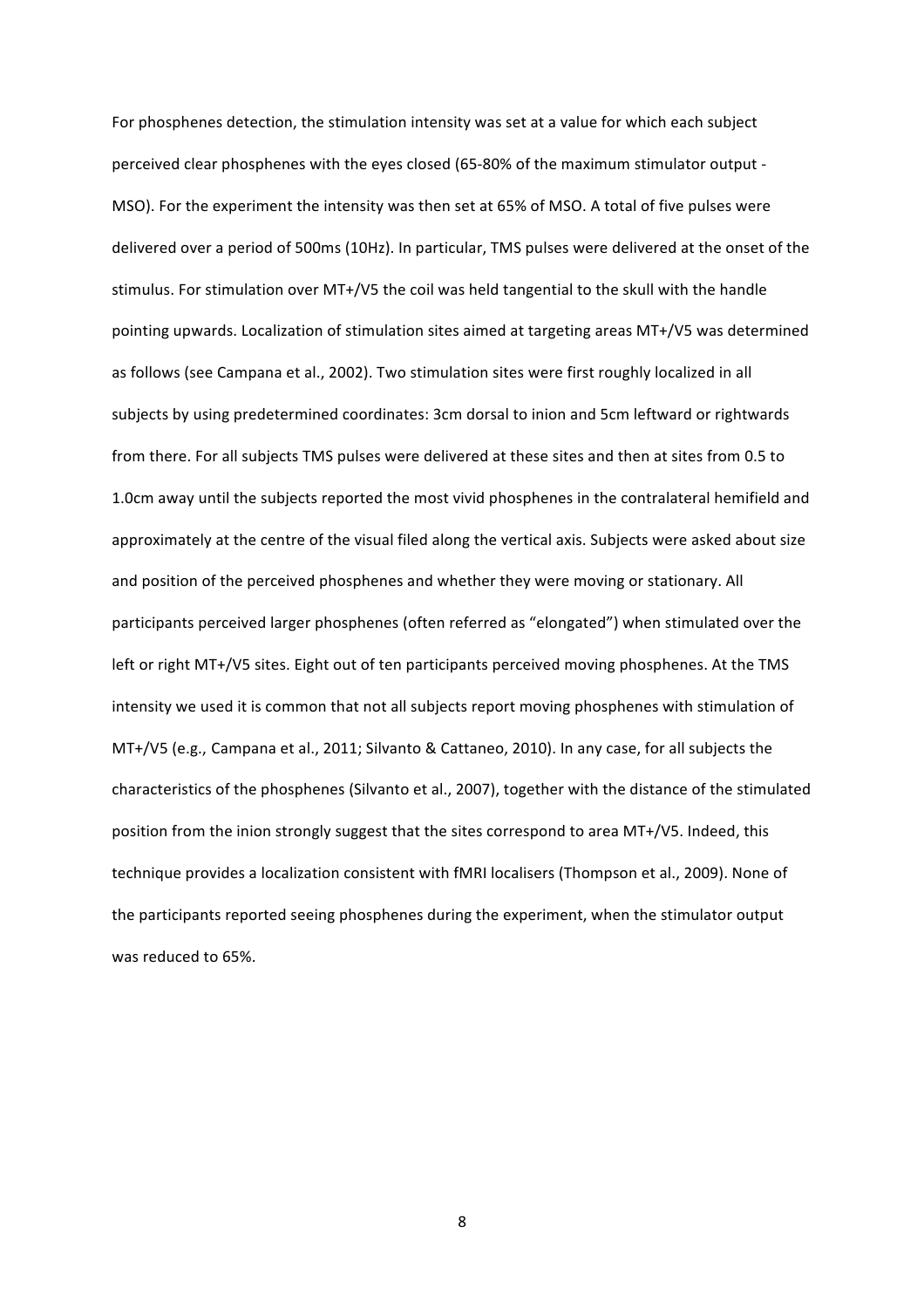

**Figure 2.** Direction discrimination performance as a function of stimulation condition. (a): Mean percentage correct discrimination of direction for the *Drift* stimulus (+/- 1 SEM). TMS over MT+/V5 significantly depressed performance relative to TMS over Cz. (b): Mean percentage correct discrimination of direction for the *Walker* stimulus (+/- 1 SEM). There was no significant difference in performance between the TMS conditions.

#### **Results**

Figure 2a plots mean direction discrimination accuracy for the *Drift* stimuli for each TMS condition. Performance was much lower when TMS was applied to MT+/V5 than with no TMS or when it was applied to Cz. Figure 2b plots corresponding data for the *Walker* stimuli. There is relatively little difference in performance level between the conditions.

We ran a Shapiro-Wilk test in order to evaluate the normality of our data distributions. In no condition were data distributions significantly different from a normal distribution  $SW_{10}$ <0.88, p>.05 for all conditions). The sphericity assumption was assessed with the Mauchly's test, but was never found to be significant  $(W_2>0.06, p>0.05)$ .

A t-test between the *Drift* and the *Walker* conditions when TMS was not applied (No TMS condition; left-most columns in Figures 2a and 2b) yielded no significant difference between these two data sets  $(t_9=1.09, p=.304)$ , indicating that the level of difficulty of the two tasks was equivalent.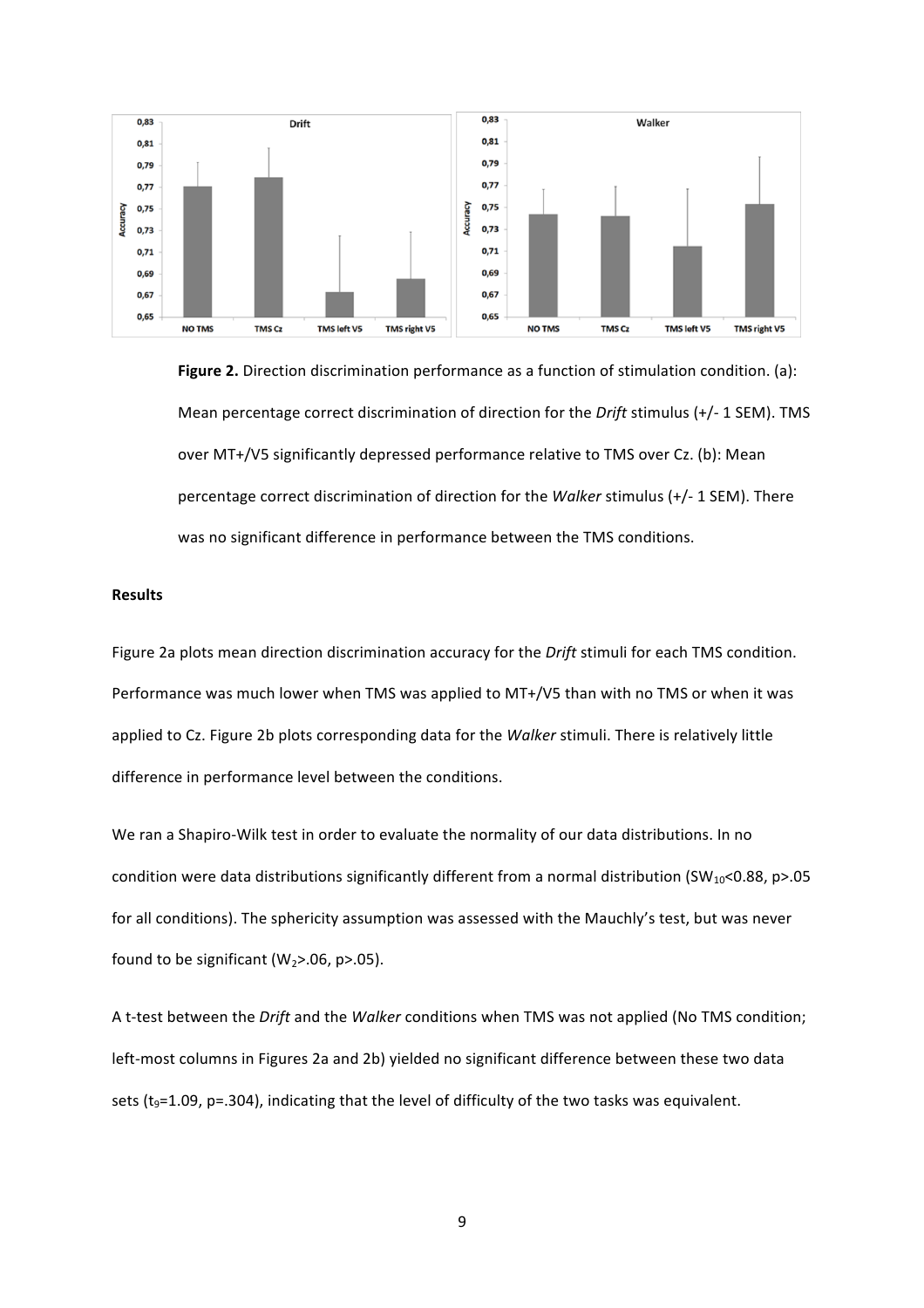Since the No TMS condition is not strictly comparable to the active stimulation conditions due to the absence of specific interference such as audible noise, tingling skin sensations or even twitches that TMS might cause, we did not include this condition in subsequent analyses. TMS over Cz was taken as the baseline condition, where no neural interference on visual motion perception is expected but all other interfering effects of TMS are present.

A two-way within-subjects ANOVA with motion type (Drift vs. Walker) and TMS site (Cz, left MT+/V5, right MT+/V5) as factors showed a significant effect of TMS site (F<sub>2,18</sub>=4.11, p=.034,  $\eta^2$ <sub>p</sub>=0.31) and of the interaction between motion type and TMS site (F<sub>2,18</sub>=3.84, p=.041,  $\eta^2$ <sub>p</sub>=0.30), suggesting that TMS at certain sites affected performance on only one type of visual motion. In fact, Bonferronicorrected post-hoc t-tests showed a significant decrement in task performance using TMS over left  $(t<sub>9</sub>=3.35, p=.018)$  or right MT+/V5  $(t<sub>9</sub>=3.58, p=.012)$  relative to TMS over Cz, but only for the Drift motion type, not for the Walker motion type ( $t_9$ =0.72, p=.980 and  $t_9$ =-0.50, p=1 respectively for TMS over the left and right MT+/V5, with respect to TMS over Cz). The Scaled JZS Bayes Factor (BF; Rouder et al., 2009; Morey and Rouder, 2011) calculated on these t-tests support this view: BFs of 7.07 and 9.67 provide substantial evidence in favour of the alternative hypothesis (Jeffreys, 1961) when comparing the accuracy obtained on the Drift stimulus with TMS over Cz with respect to TMS over the left or right MT+/V5 respectively, whereas BFs of 0.29 and 0.26 provide substantial evidence in favour of the null hypothesis when comparing the accuracy obtained on the Walker stimulus with TMS over Cz with respect to TMS over the left or right MT+/V5 respectively.

#### **Discussion**

Results indicate that TMS applied to MT+/V5 was very effective in interfering with the *Drift* task: Stimulation in either hemisphere was sufficient to cause a significant decrement in performance. On the other hand, TMS had no significant effect on performance in the *Walker* task. Given that the two tasks were closely matched in terms of both stimulus properties and baseline psychophysical performance, the obtained difference cannot be explained in terms of variations between the tasks.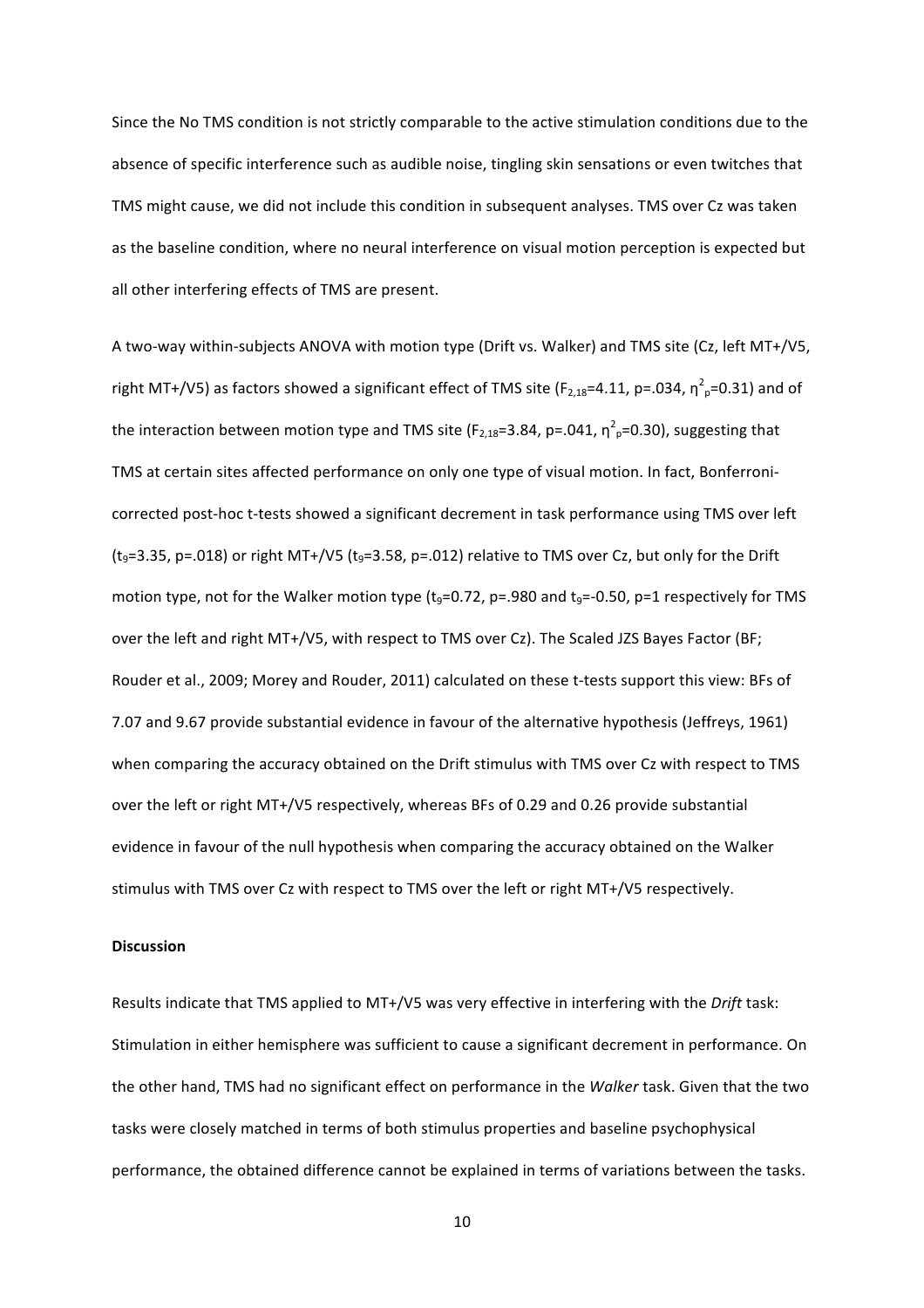The decrement in performance due to TMS is quite severe (approximately 10%), in line with previous studies of direction discrimination under magnetic stimulation (Beckers et al., 1992; Cowey et al., 2006; Sack et al., 2006;Stevens et al., 2009). Evidence also indicates that the effect of TMS is quite spatially specific to the area of the cortex stimulated so our effect is highly likely to be due to stimulation of MT+/V5 (Bona et al., 2015). The effects produced by online rTMS are likely due to an increase in neural noise that might reduce the signal-to-noise ratio (Miniussi et al., 2013). Online rTMS would mainly excite the less active neurons (state-dependent TMS effects theory: Silvanto & Muggleton, 2008; Silvanto et al., 2008), which in the case of our studies are those MT+/V5 neurons not tuned to the specific stimulus presented. This increase in neural activity would counteract the specific activation of neurons tuned to the stimulus, thus online rTMS is likely to interfere with performance more than the general and aspecific reduction in excitability produced by offline 1Hz stimulation (Sandrini et al., 2011).

Data are consistent with the dual processing route hypothesis: MT+/V5 is not an obligatory waypoint in the neural processing of biological motion, though it *is* obligatory for discrimination of coherent drift motion. To further test the hypothesis, we examined the intra-subject correlations in task performance across TMS conditions. When the same processing route is used in different conditions, then correlations between performance in those conditions should be high. However if different processing resources are recruited in different conditions, then correlations between performance should be lower. For the Drift task there was a very high correlation between TMS over Cz and TMS over left ( $r=0.86$ ,  $p=.001$ ) and right MT+/V5 ( $r=0.82$ ,  $p=.004$ ) respectively. On the other hand for the Walker task there was no significant correlation between performance with TMS over Cz and TMS over left (r=0.42, p=.229) and right MT+/V5 (r=0.40, p=.254) respectively. Correlations between TMS conditions thus support the hypothesis of a dual processing route for processing biological motion.

Recent psychophysical and computational studies are consistent with flexible use of form and motion cues in biological motion (Thirkettle et al., 2009; Thurman et al., 2010; Singer and Sheinberg,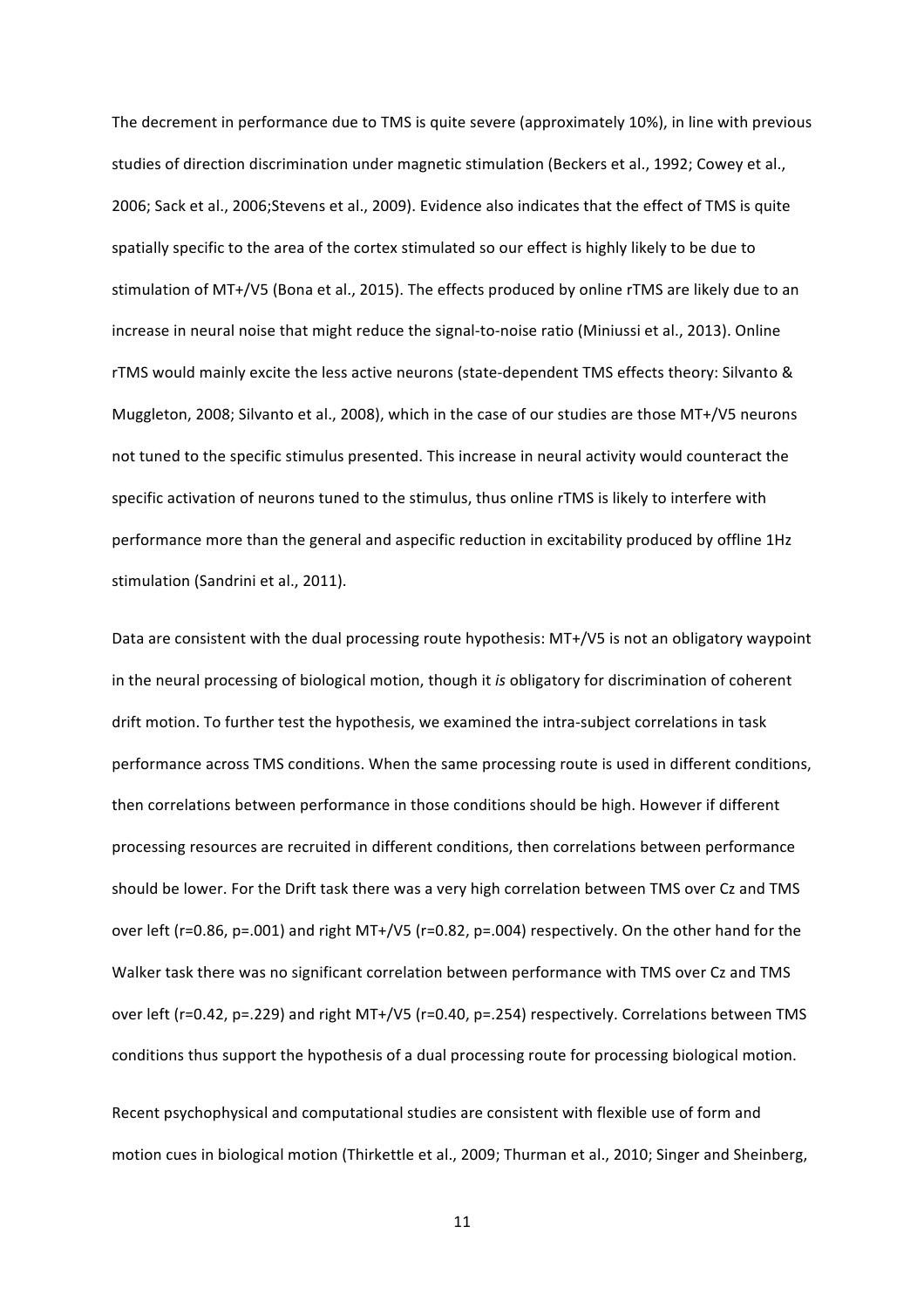2010). Psychophysical and computational studies by Thurman et al. (2010) indicate that biological motion perception relies more on form-based processing strategies as motion information becomes less available. In their study motion information was manipulated by varying exposure time. In our study motion information was presumably corrupted by the application of TMS over MT+/V5, and we infer that the high level of task performance we observed in this condition was due to the use of a form-based processing strategy.

In summary, using closely matched tasks we found that TMS applied over cortical area MT+/V5 disrupted discrimination of coherent motion direction but did not disrupt discrimination of biological motion facing-direction. Results are consistent with flexible use of motion cues in biological motion perception, mediated by a dual neural processing route.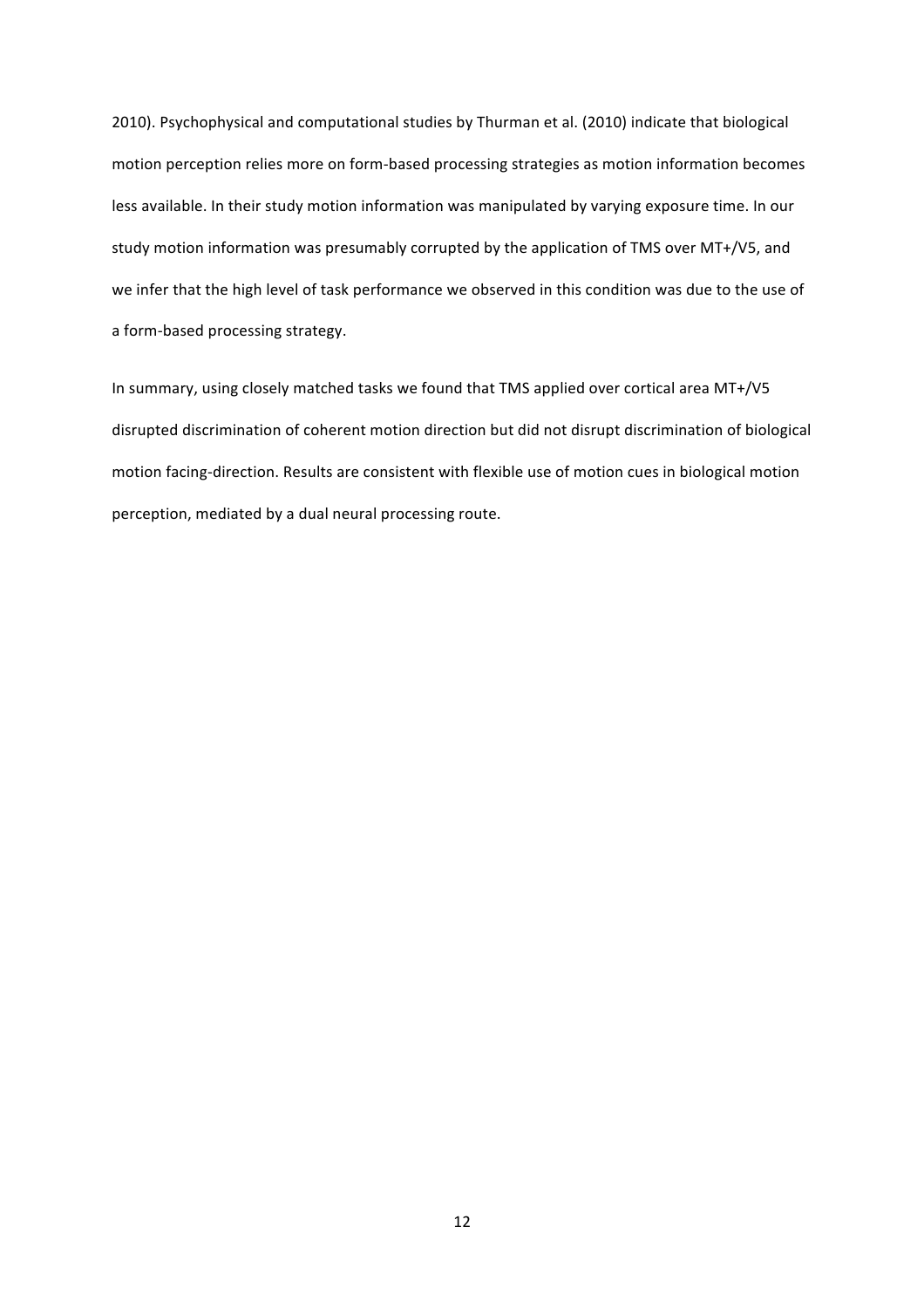### **Acknowledgements**

GM was supported by a Visiting Scientist Grant from Università di Padova, and by a Research Grant from ESRC (ES/K006088/1). GC is supported by a "Progetto di Ricerca di Ateneo 2014" grant (CPDA148575/14).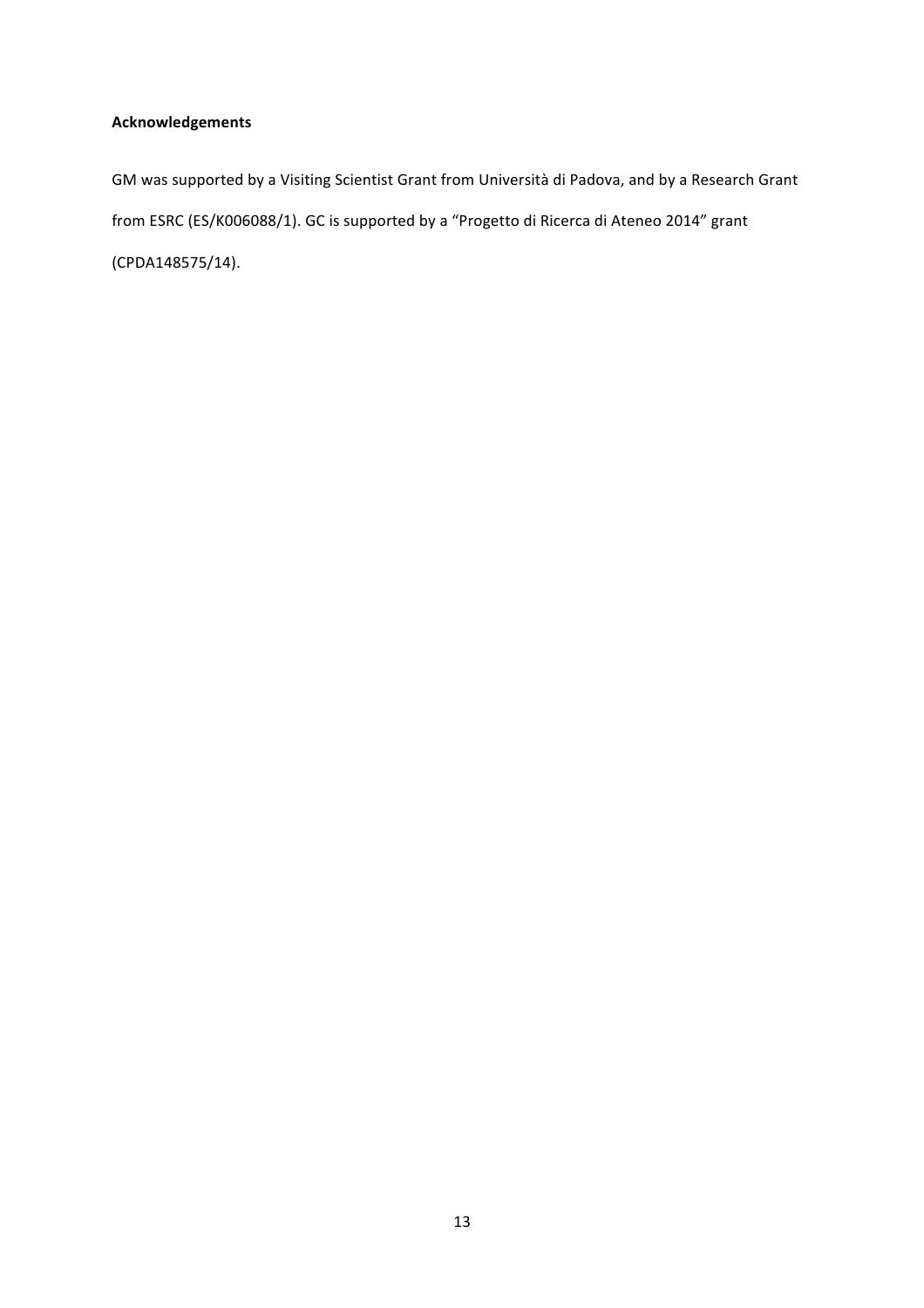#### **References**

Beckers G and Homberg V.. Cerebral visual motion blindness: transitory akinetopsia induced by transcranial magnetic stimulation of human area V5. Proceedings of the Royal Society of London B: *Biological Sciences*, 249(1325), 173-178, 1992.

Beintema JA and Lappe M. Perception of biological motion without local image motion. *Proceedings of the National Academy of Science USA,* 99(8): 5661-5663, 2002.

Beintema JA, Georg K, and Lappe M. Perception of biological motion from limited-lifetime stimuli. *Perception & Psychophysics*, 68(4): 613-24, 2006.

Bona S, Cattaneo Z, and Silvanto J.. The Causal Role of the Occipital Face Area (OFA) and Lateral Occipital (LO) Cortex in Symmetry Perception. The Journal of Neuroscience, 35(2), 731-738, 2015.

Brainard DH. The psychophysics toolbox. Spatial Vision, 10:433-436, 1997.

Campana G, Cowey A, and Walsh V. Priming of motion direction and area MT+/V5: A test of perceptual memory. *Cerebral Cortex*, 12: 663e669, 2002.

Campana G, Pavan A, Maniglia M, and Casco C. The fastest (and simplest), the earliest: the locus of processing of rapid forms of motion aftereffect. *Neuropsychologia*, 49(10): 2929-2934, 2011.

Cowey A, Campana G, Walsh V, Vaina LM.. The role of human extra-striate visual areas V5/MT and V2/V3 in the perception of the direction of global motion: a transcranial magnetic stimulation study. *Experimental Brain Research*, 171(4), 558-562, 2006.

Cutting JE. A biomechanical invariant of gait perception. Journal of Experimental Psychology: Human *Perception & Performance*, 4:357-372, 1978.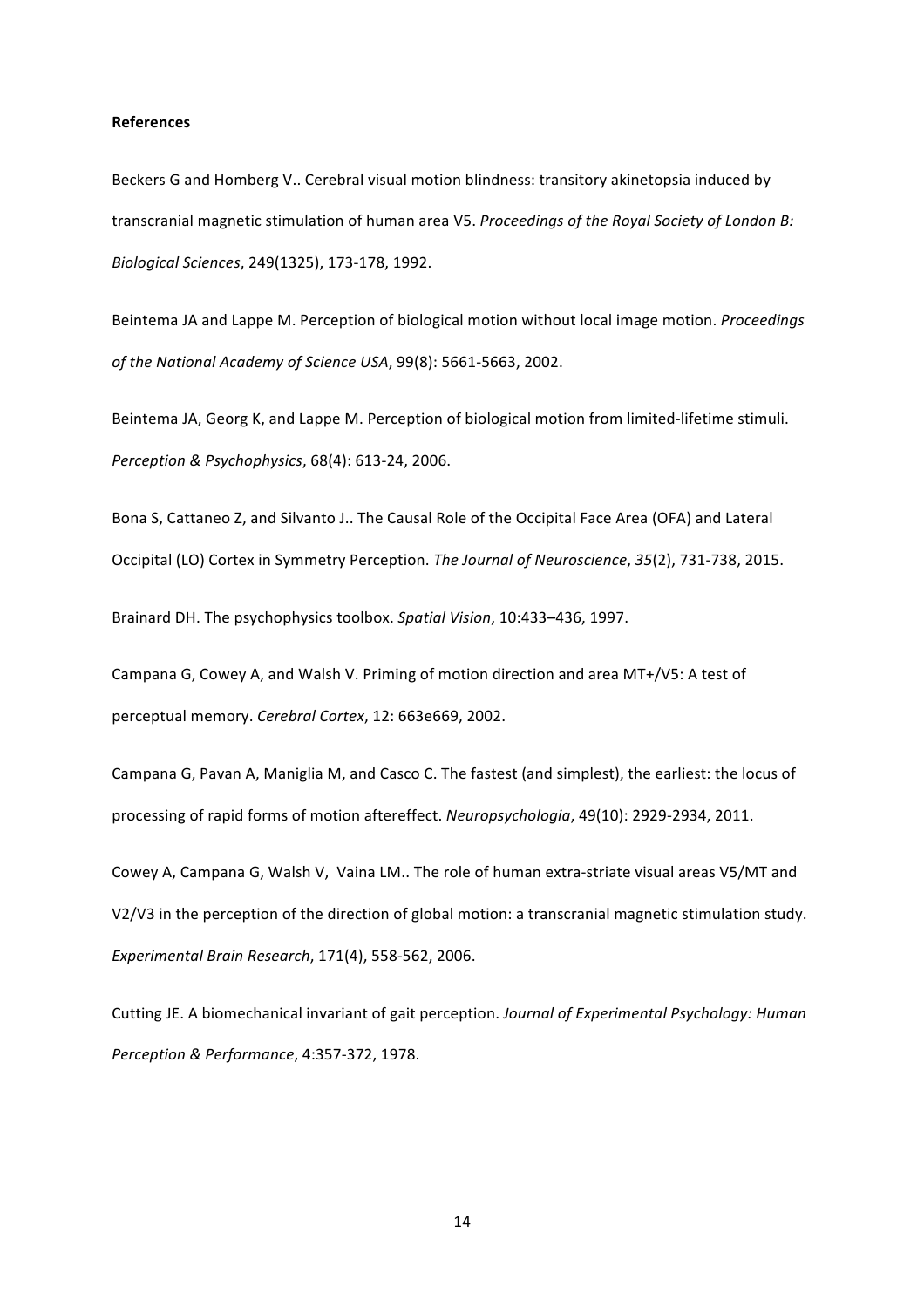Gilaie-Dotan S, Saygin AP, Lorenzi LJ, Rees G, and Behrmann M. Ventral aspect of the visual form pathway is not critical for the perception of biological motion. *Proceedings of the National Academy of Science USA*, 112(4): E361-E370, 2015.

Grèzes J, Fonlupt P, Bertenthal B, Delon-Martin C, Segebarth C, and Decety J. Does perception of biological motion rely on specific brain regions? *Neuroimage*, 13(5): 775-785, 2001.

Grossman E, Donnelly M, Price R, Pickens D, Morgan V, Neighbor G, and Blake R. Brain areas involved in perception of biological motion. *Journal of Cognitive Neuroscience*, 12(5): 711-720, 2000.

Grossman ED, Battelli L, and Pascual-Leone A. Repetitive TMS over posterior STS disrupts perception of biological motion. *Vision Research*, 45(22): 2847-2853, 2005.

Johnson K and Shiffrar M. (Eds.) Visual perception of the human body in motion findings, theory, and practice: Oxford University Press, 2012.

Mather G, Radford K, and West S. Low-level visual processing of biological motion. *Proceedings of the Royal Society B, 249: 149-155, 1992.* 

Miniussi C, Harris GA, and Ruzzoli M. Modelling non-invasive brain stimulation in cognitive neuroscience. *Neuroscience and Biobehavioral Reviews,* 37: 1702–1712, 2013.

Morel A and Bullier J. Anatomical segregation of two cortical visual pathways in the macaque monkey. *Visual Neuroscience*, 4(6): 555-578, 1990.

Morey RD and Rouder JN. Bayes factor approaches for testing interval null hypotheses. *Psychological Methods*, 16(4): 406-419, 2011.

Pelli DG. The VideoToolbox software for visual psychophysics: Transforming numbers into movies. *Spatial Vision*, 10:437–442, 1997.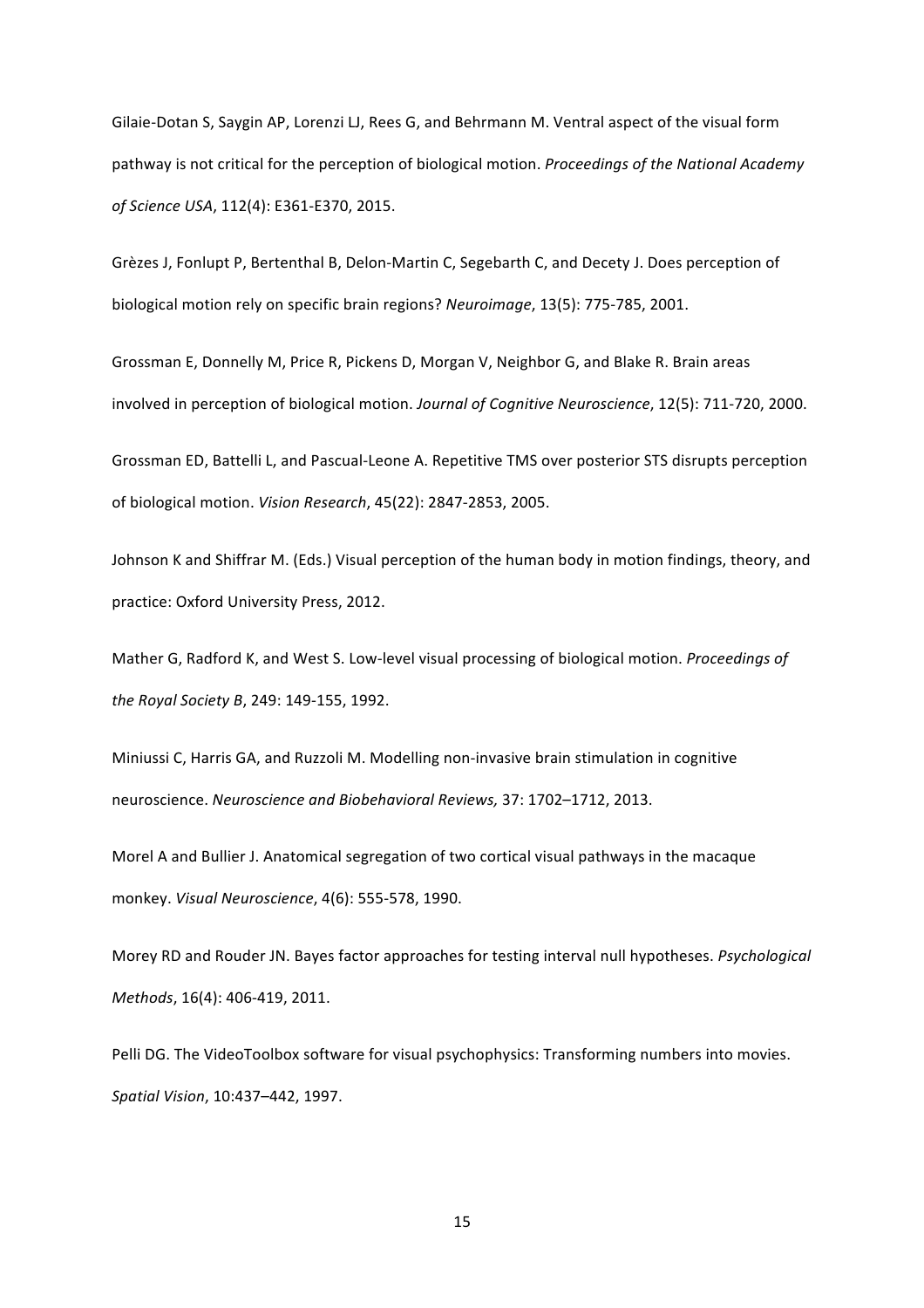Pilly PK and Seitz AR. What a difference a parameter makes: a psychophysical comparison of random dot motion algorithms. *Vision Research*, 49(13): 1599-1612, 2009.

Rossi S, Hallett M, Rossini PM, and Pascual-Leone A. Safety of TMS Consensus Group. Safety, ethical considerations, and application guidelines for the use of transcranial magnetic stimulation in clinical practice and research. *Clinical Neurophysiology*, 120(12): 2008-2039, 2009.

Rouder JN, Speckman PL, Sun D, Morey RD, and Iverson G. Bayesian t tests for accepting and rejecting the null hypothesis. *Psychonomic Bulletin Review*, 16(2): 225-237, 2009.

Sack, A.T., Kohler, A., Linden, D.E., Goebel, R. and Muckli, L.. The temporal characteristics of motion processing in hMT/V5+: combining fMRI and neuronavigated TMS. *Neuroimage*, 29(4), 1326-1335, 2006.

Sandrini M, Umiltà C, and Rusconi E. The use of transcranial magnetic stimulation in cognitive neuroscience: A new synthesis of methodological issues. *Neuroscience and Biobehavioral Reviews*, 35, 516–536, 2011.

Silvanto J and Cattaneo Z. Transcranial magnetic stimulation reveals the content of visual short-term memory in the visual cortex. *Neuroimage*, 50(4): 1683-1689, 2010.

Silvanto J, Cowey A, Lavie N, and Walsh V. Making the blindsighted see. *Neuropsychologia*, 45(14): 3346-3350, 2007.

Silvanto J and Muggleton N. New light through old windows: Moving beyond the "virtual lesion" approach to transcranial magnetic stimulation. *Neuroimage*, 39, 549–552, 2008.

Silvanto J, Muggleton N, and Walsh V. State-dependency in brain stimulation studies of perception and cognition. *Trends in Cognitive Sciences*, 12(12): 447-454, 2008.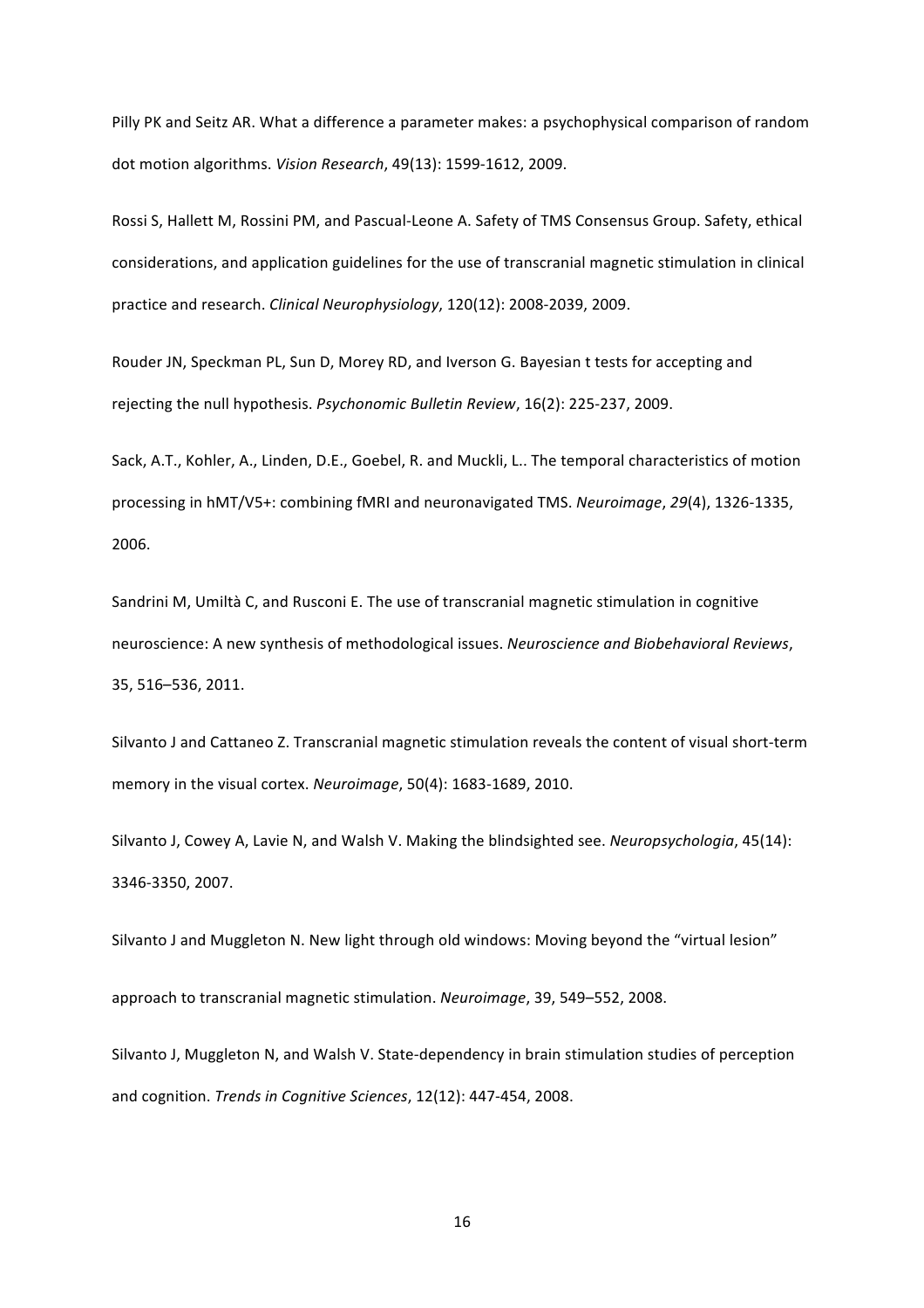Singer JM and Sheinberg DL. Temporal cortex neurons encode articulated actions as slow sequences of integrated poses. Journal of Neuroscience, 30(8): 3133-3145, 2010.

Stevens LK, McGraw PV, Ledgeway T, and Schluppeck D. Temporal characteristics of global motion processing revealed by transcranial magnetic stimulation. *European Journal of Neuroscience*, 30(12), 2415-2426. 2009.

Thirkettle M, Benton CP, and Scott-Samuel NE. Contributions of form, motion and task to biological motion perception. *Journal of Vision*, 9(3): 28.1-11, 2009.

Thompson B, Aaen-Stockdale C, Koski L, and Hess RF. A double dissociation between striate and extrastriate visual cortex for pattern motion perception revealed using rTMS. *Human Brain Mapping*, 30: 3115–3126, 2009.

Thornton I M, Pinto J and Shiffrar M. The visual perception of human locomotion. *Cognitive* 

*Neuropsychology*, 15: 535-552, 1998.

Thurman SM, Giese MA, and Grossman ED. Perceptual and computational analysis of critical features for biological motion. Journal of Vision, 10(12): 15, 2010.

Troje NF and Westhoff C. The inversion effect in biological motion perception: evidence for a "life detector"? *Current Biology*, 16(8): 821-824, 2006.

Vangeneugden J, Peelen MV, Tadin D, and Battelli L. Distinct neural mechanisms for body form and body motion discriminations. Journal of Neuroscience, 34(2): 574-585, 2014.

van Kemenade BM, Muggleton N, Walsh V, and Saygin AP. Effects of TMS over premotor and superior temporal cortices on biological motion perception. *Journal of Cognitive Neuroscience*, 24(4), 896-904, 2012.